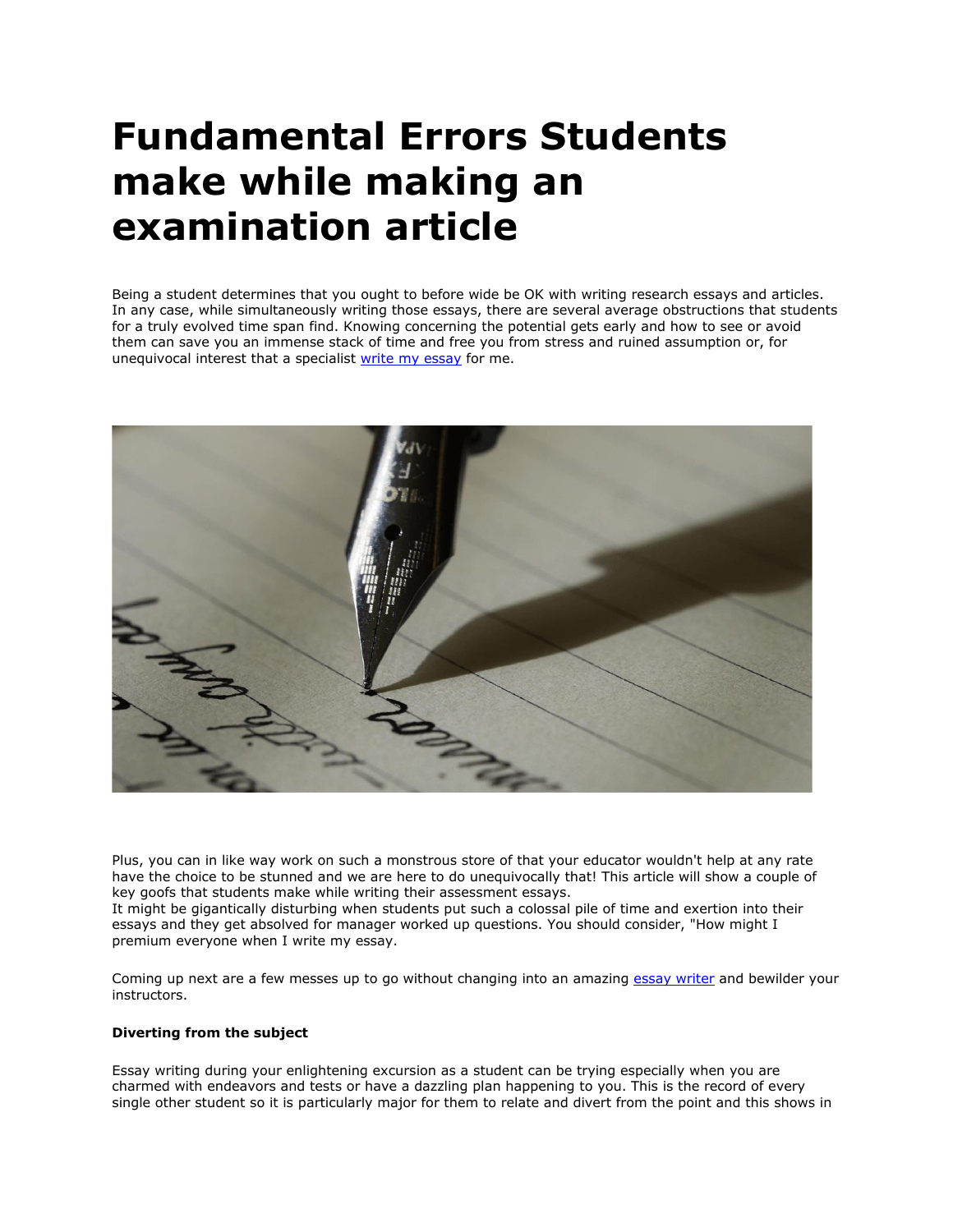their writing. Exploring and picking a subject of pay that is attracting or drawing in to work with are beast tries towards writing a fair essay.

### **Sensitive idea clarification**

The show spreads out the energy of the whole paper. Writers continually use this part to investigate the course of the essay and show the issue they are confining. Finally, surprising [essay writer](https://essaywriternow.com/) give it to their perusers to appreciate 'why' the issue is so essential which is a dead chief issue.

For the most part and course of your essay is fundamental. This is a key and central part for an obliging appraisal essay; it fills in as a right hand for the essay writer as well as the peruser. The thought articulation should make your position clear in the essay. It should not be frustrating and clearly portray what's the course of action concerning the issue presented. A fair proposition articulation is convincing, stayed aware of by data, and propensities the peruser to keep on contemplating.

# **A normal unusualness between hypothesis affirmation and supporting questions**

One normal maltreatment that students make isn't making a framework while writing an essay. This inconsistently drives them to be redirected their mind-boggling point or battle with their own case. Their thought insistence could ensure a specific something, regardless, the supporting requests could battle with that case. For this explanation, a progression with the thought assertion and fundamental supporting cases can help with avoiding this mess up.

# **Delicate supporting data**

All supporting cases in an assessment essay should be perceived sources. They can be peer-investigated articles or books by spread writers. Students use sources like Wikipedia or general districts to help their struggles. These are delicate and unsubstantiated sources henceforth students should join strong sources to help their appraisal and excursion for scattered articles and amigo isolated journals.

### **Showing sources**

Students while writing essays take help from various sources yet they don't give them their due credit. This recommends that their essay is anxious. It is fundamental while writing an appraisal essay to propose sources so the peruser handles that the material is taken from elsewhere. References are in like manner done in various styles which is another endeavor students need support with. They pick all of the sources in a single way rather than keeping the standards concerning different reference styles. It is fundamental to ask your educator concerning the customary reference style and as such investigating the standards for refering to in that particular style. Various fights, for instance, Purdue Online Writing Lab uncover how to fittingly propose a source or students can take help from an [essay writing service](https://www.essaywritingservice.college/) to assist them with references.

#### **Huge figures and Tables:**

Students positively present an epic heap of goofs while fixing figures and tables. For instance, figures and tables ought to be numbered in the indistinct intimating that they are set in your text and should be proposed as (Figure 1) or (Fig. 1) rather than (See Figure 1 added). The tantamount goes for figures moreover. In case you can't pick what might be the best philosophy for overseeing really zeroing in on your data-tables or figures-the overall typical pick is that tables present the starter results while figures offer an unmatched depiction while disengaging test results and theoretical/picked credits or past works. No matter what the decision you make, don't copy the data you've used elsewhere in the creation or, comprehensively more then conceivable you can pay [essay writing service](http://sharkpapers.com/) to write my essay.

#### **Delicate Structure**

The more broadened the essay, the bothering it becomes to keep the perusers pulled in and enchanted. It turns out to be endeavoring to keep a trustworthy stream and students really excuse concerning what they are writing. This makes their essay testing to assess. Students need to guarantee that they follow an outline